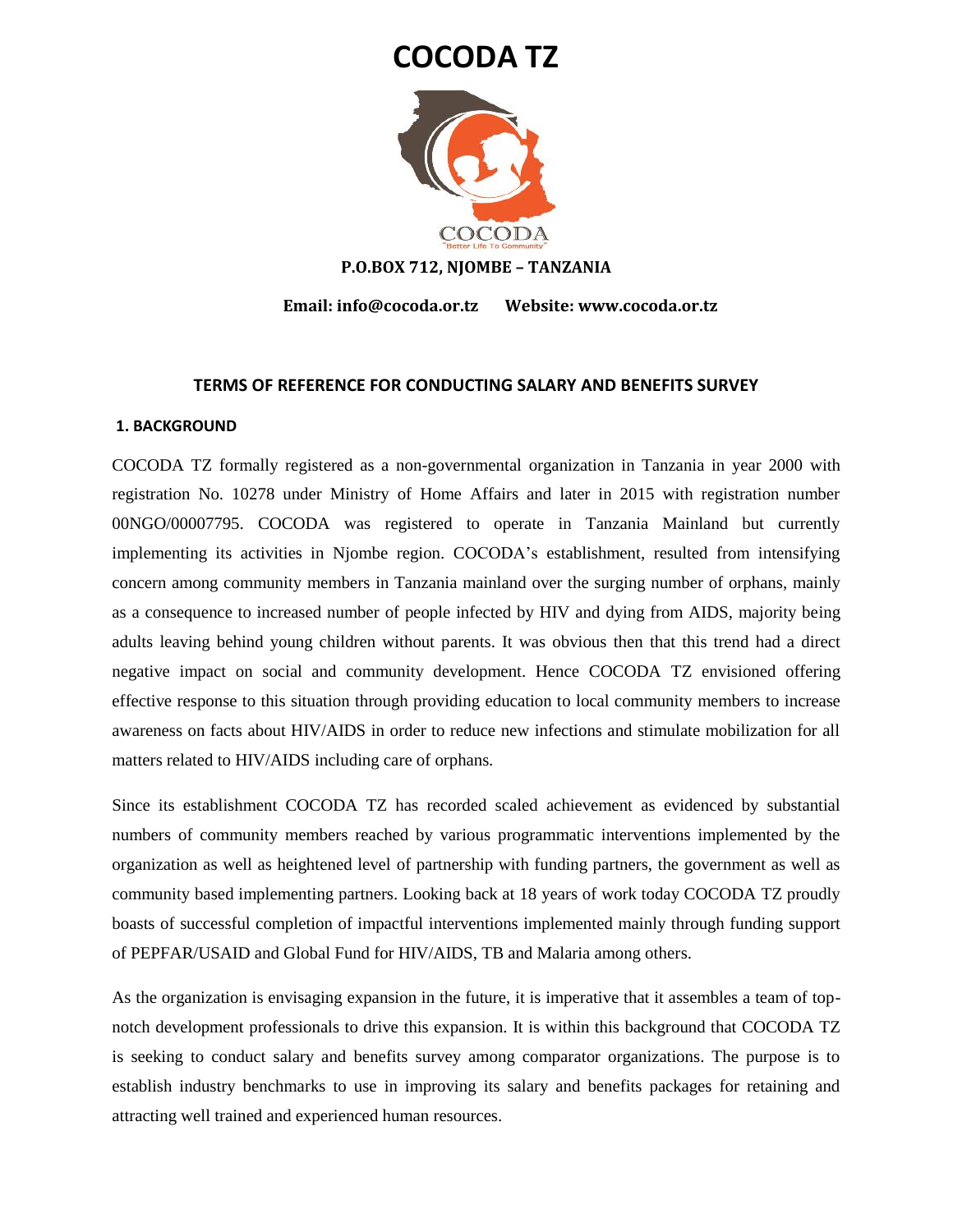## **2. OBJECTIVES**

The overall objective of this assignment is to gather information on the industry best practices in salary and benefits composition for the employees. The specific objectives of the assignment will include:

- I. Conduct a market survey of comparator organizations within Tanzania for purposes of reviewing the current salary and benefits received by the staff members;
- II. Determine benefits and entitlements that can be offered by COCODA TZ over and above the basic salary, based on comparison with the comparator organizations;
- III. Benchmark each position and the remuneration package against the current market trend;
- IV. Present the consolidated findings and propose the most suitable salary and benefits structure and scale, based on the job, position, duration, and merit of each position.

# **3. SCOPE OF DUTY**

The scope of the survey will involve the following:

- Review existing and relevant documentation such as salary level, job descriptions, HR rules and regulations, earlier salary surveys and payroll documents to gain a full understanding of the current salary structure of COCODA TZ;
- Interview at least seven (7) comparators organizations in similar industry to compare the salaries, allowance and benefits offered within Tanzania;
- Match existing Job Description with those of comparator organizations to facilitate an accurate determination of salary levels for various positions and job groups;
- Develop a salary scale based on the findings of the survey;
- Present a consolidated report with recommendations from the findings of the survey.

# **4. METHODOLOGY**

The consultant will be required to ensure that methods used to conduct the survey are robust. Some of the methods to be considered include:

- Organize initial consultation with COCODA TZ management team to agree on the assignment expectations;
- Interviews with the staff of comparator organizations on salary and benefits issues;
- Review of the documents, especially HR records on salary scales and other benefits offered to the employees;
- Organize Focus Group Discussion with groups of employees at COCODA TZ and, if practical, from comparator organizations sampled;
- Review of the available industry best practices on salary and benefits compensation.

# **5. EXPECTED DELIVERABLES**

Upon completion, the survey is expected to deliver final report with the following outputs:

- Comprehensive analysis of industry trend for salary and benefits packages in comparison to what is being offered at COCODA TZ;
- Remuneration package review for each position in comparison to the current market trend;
- Updated pay structure for each position in the organization based on market trend for comparator organizations;